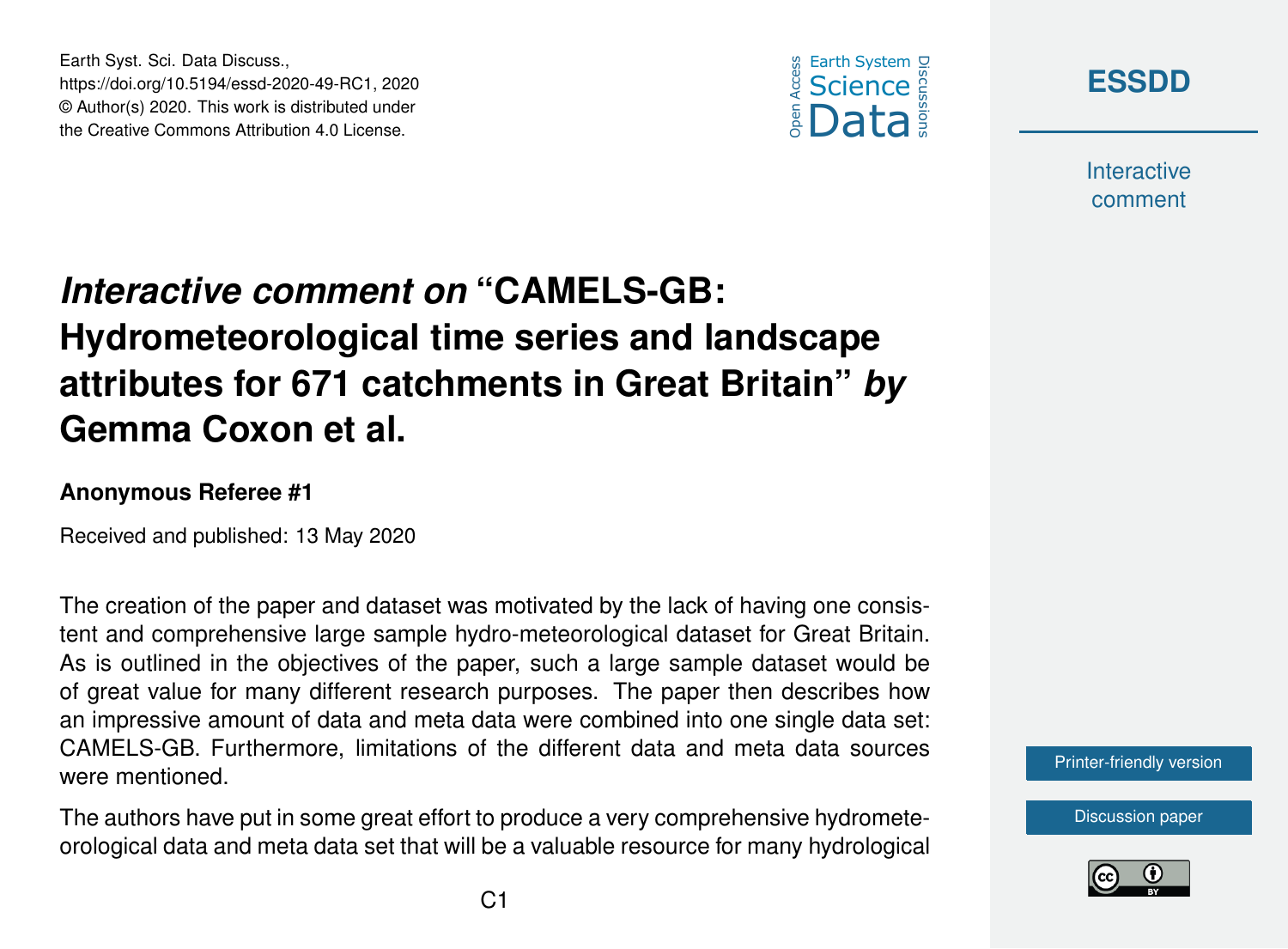studies and more. The meta-data descriptions are elaborate but could sometimes be more accurate. The mentioning of the limitations of several meta-data sets at the end of different sections is useful. Below my suggestions and comments, which are presented in order of appearance in the paper as I do not have any major criticisms.

Line 31: You could add here that these discharge uncertainty estimates are made for different flow quantiles, which is a nice thing to have.

Line 71: are not allowed to instead of "cannot"

Line 85; I agree that "subject to change" negatively affects the repeatability of analyses. However, "subject to change" can also mean subject to improvement, for example in the quality of the streamflow records. The latter might speak in favor of sometimes directly using the most up to date data from the NRFA. A comment on that, and on whether it is planned to occasionally create a new version of the CAMELS-GB dataset, might be useful. Related to the latter comment; The dataset is fixed for a certain time period (1970-2015) for good reasons; however, some researchers might want to include some of the more recent events. In that case, they might either extent the CAMELS-GB data set with NRFA data or directly download complete time series of the NRFA. Provide a remark somewhere what the preferred option would be.

Line 154: Add a note why it was not possible to derive suitable surface area for these catchments.

Line 177 (out of personal interest): Why were shapefiles transformed to ASCII grids? You could also overlay shapefiles and gridded data to derive (weighted) catchments averages. Or is this less accurate / consistent?

Line 205: You could add a note here on human-induced non-stationarities, as you specifically included human influenced time series in the CAMELS-GB dataset.

Lines 232-252: Great that both PET and PETI are included. Both products are derived for grassland, which is of course perfectly fine. However, a note on how representative **Interactive** comment

[Printer-friendly version](https://www.earth-syst-sci-data-discuss.net/essd-2020-49/essd-2020-49-RC1-print.pdf)

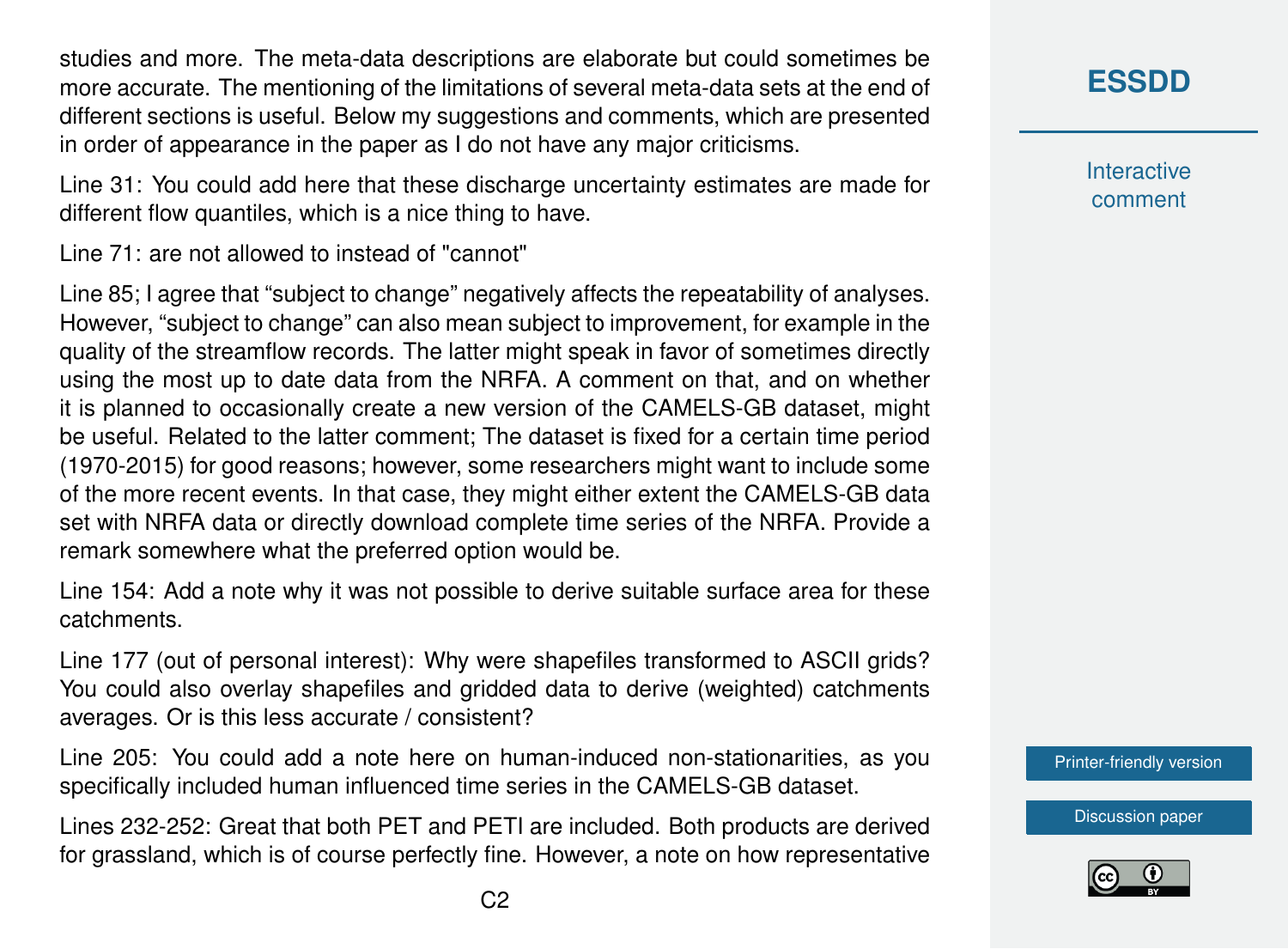grassland PET is for some of the catchments where e.g. forestry or agriculture are the dominant land use class (as shown in Figure 2) would be nice.

Lines 232-252: How does the PET estimation method for CAMELS-GB compare to PET estimation methods of the other CAMELS datasets? Is it the aim here to use the best possible method that the data allows or to use a method that is consistent across all CAMELS datasets (which favors a comparison across datasets)?

Line 264: "97% (654) of the gauges have at least 20 years" this cannot be seen in Figure 1a.

The comments below refer to either the section or the dataset that is described in this section:

Section 6.1: Provide a a reason for some rare but substantial differences between gauge elevation and minimum elevation.

Section 6.1: Why do two catchments have NA values in their mean elevation, but do have values for e.g., min and max elevation. Please check.

Section 6.2: High and low prec timing; Instead of providing NAs for tied values, you could provide both seasons.

Section 6.2: Definition of seasonality unclear. Provide a reference to the exact method.

Section 6.2: Why an absolute definition for low precipitation frequency and a relative definition for high precipitation frequency (and why these thresholds)? Figure S4f makes sense according to the relative definition but is a bit counter intuitive.

Section 6.2: The provided meta data could be extended with annual averages of the other meteorological variables, at least with average annual temperature.

Section 6.3: Provide a reference to the method used to calculate streamflow elasticity.

Section 6.3: Good that two base flow indices are provided. I personally liked using the

**Interactive** comment

[Printer-friendly version](https://www.earth-syst-sci-data-discuss.net/essd-2020-49/essd-2020-49-RC1-print.pdf)

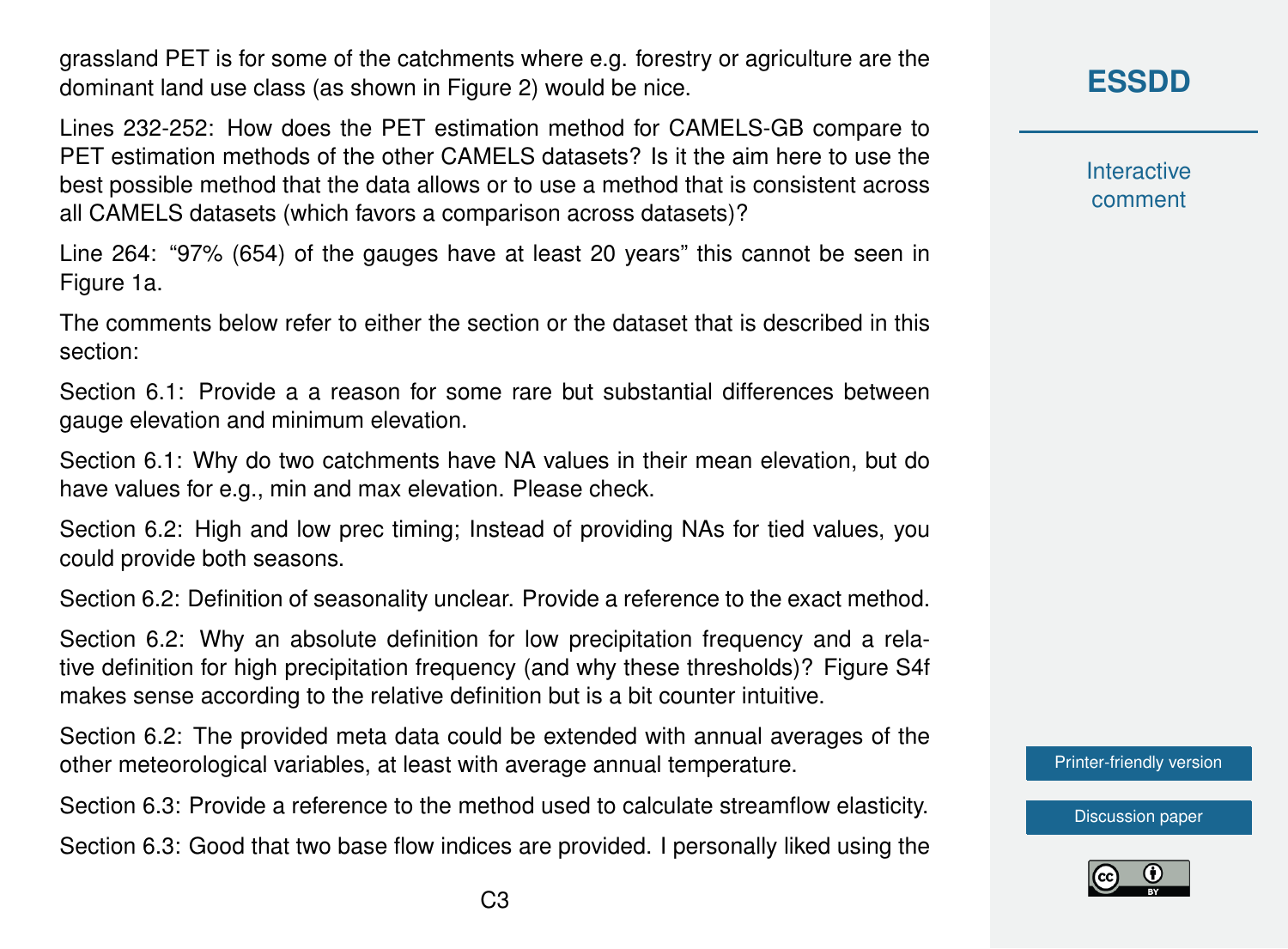BFIHOST, but the latter is not directly derived from the streamflow record and therefore might not fit in this sub dataset. Might it fit somewhere else? Or was there another reason that it was excluded?

Section 6.3: I think zero q freq is the fraction and not the percentage of time with zero flow. Please check. This might also explain why you have some NAs in the slope of the FDC. Please check as well.

Section 6.3: Any reasoning / reference on why you chose 9 times median flow or 0.2 times mean flow as thresholds for high flow / low flow events?

Section 6.5, line 332: Mention the depth range of the top soil layers.

Section 6.5: Nice that you provide ranges of e.g. the tawc! Clarify in table 2 that tawc is calculated over the soil depth available for roots (if that is the case).

Section 6.7: Nice that discharge uncertainty estimates for different quantiles are provided!

Section 6.8: Weren't UKBN catchments also labeled as suitable for low- medium and high flow assessments? Why isn't this information included in the current data set?

Section 6.8: I completely understand the uncertainties with regard to the human interventions, which are nicely outlined in the limitations. However, what should be commented on is that some of the benchmark catchments seem to be relatively heavily impacted by a human intervention of some sort, e.g., the occurrence of a significant amounts of abstractions or the presence of several reservoirs. As a user of the dataset, does this mean that I should interpret some of the benchmark catchments with care? Or that I should be extra careful when interpreting the abstraction and reservoir information?

Section 6.8: It might be useful to additional add the Factors affecting runoff codes, which are presented in the UK hydrometric register, as indicative information on the type of human influence that might have been present at some point in time in the **[ESSDD](https://www.earth-syst-sci-data-discuss.net/)**

**Interactive** comment

[Printer-friendly version](https://www.earth-syst-sci-data-discuss.net/essd-2020-49/essd-2020-49-RC1-print.pdf)